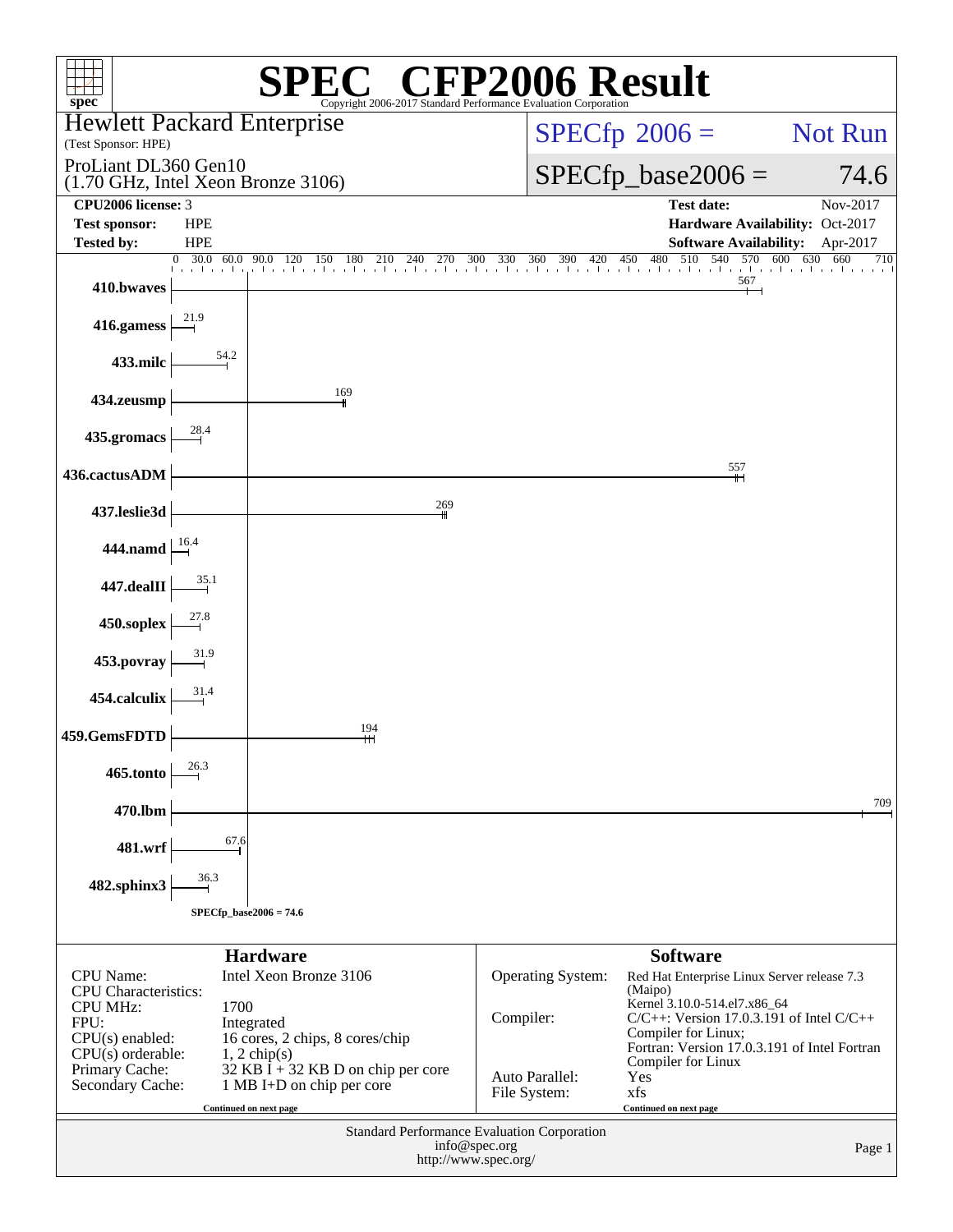### Hewlett Packard Enterprise

(Test Sponsor: HPE)

### ProLiant DL360 Gen10

(1.70 GHz, Intel Xeon Bronze 3106)

## $SPECTp2006 =$  Not Run

[System State:](http://www.spec.org/auto/cpu2006/Docs/result-fields.html#SystemState) Run level 3 (multi-user)<br>Base Pointers: 64-bit

[Peak Pointers:](http://www.spec.org/auto/cpu2006/Docs/result-fields.html#PeakPointers) Not Applicable

[Other Software:](http://www.spec.org/auto/cpu2006/Docs/result-fields.html#OtherSoftware) None

[Base Pointers:](http://www.spec.org/auto/cpu2006/Docs/result-fields.html#BasePointers)

## $SPECfp\_base2006 = 74.6$

**[CPU2006 license:](http://www.spec.org/auto/cpu2006/Docs/result-fields.html#CPU2006license)** 3 **[Test date:](http://www.spec.org/auto/cpu2006/Docs/result-fields.html#Testdate)** Nov-2017

**[Test sponsor:](http://www.spec.org/auto/cpu2006/Docs/result-fields.html#Testsponsor)** HPE **[Hardware Availability:](http://www.spec.org/auto/cpu2006/Docs/result-fields.html#HardwareAvailability)** Oct-2017

### **[Tested by:](http://www.spec.org/auto/cpu2006/Docs/result-fields.html#Testedby)** HPE **[Software Availability:](http://www.spec.org/auto/cpu2006/Docs/result-fields.html#SoftwareAvailability)** Apr-2017 [L3 Cache:](http://www.spec.org/auto/cpu2006/Docs/result-fields.html#L3Cache) 11 MB I+D on chip per chip<br>Other Cache: None [Other Cache:](http://www.spec.org/auto/cpu2006/Docs/result-fields.html#OtherCache) [Memory:](http://www.spec.org/auto/cpu2006/Docs/result-fields.html#Memory) 192 GB (24 x 8 GB 2Rx8 PC4-2666V-R, running at 2133) [Disk Subsystem:](http://www.spec.org/auto/cpu2006/Docs/result-fields.html#DiskSubsystem) 1 x 600 GB SATA SSD, RAID 0<br>Other Hardware: None [Other Hardware:](http://www.spec.org/auto/cpu2006/Docs/result-fields.html#OtherHardware)

|                |       |                |       |                  | <b>Peak</b> |                                   |                                      |                 |              |                |              |
|----------------|-------|----------------|-------|------------------|-------------|-----------------------------------|--------------------------------------|-----------------|--------------|----------------|--------------|
| <b>Seconds</b> | Ratio | <b>Seconds</b> | Ratio | <b>Seconds</b>   | Ratio       | <b>Seconds</b>                    | <b>Ratio</b>                         | <b>Seconds</b>  | <b>Ratio</b> | <b>Seconds</b> | <b>Ratio</b> |
| 23.4           | 581   | 24.0           | 566   | 24.0             | 567         |                                   |                                      |                 |              |                |              |
| 894            | 21.9  | 894            | 21.9  | 894              | 21.9        |                                   |                                      |                 |              |                |              |
| 169            | 54.4  | 169            | 54.2  | 169              | 54.2        |                                   |                                      |                 |              |                |              |
| 53.8           | 169   | 53.3           | 171   | 54.1             | 168         |                                   |                                      |                 |              |                |              |
| 251            | 28.4  | 251            | 28.4  | 251              |             |                                   |                                      |                 |              |                |              |
| 21.5           | 555   | 21.2           | 563   | 21.5             | 557         |                                   |                                      |                 |              |                |              |
| 34.7           | 271   | 35.0           | 269   | 35.3             | 267         |                                   |                                      |                 |              |                |              |
| 490            | 16.4  | 490            | 16.4  | 490              |             |                                   |                                      |                 |              |                |              |
| 326            | 35.1  | 326            | 35.1  | 327              |             |                                   |                                      |                 |              |                |              |
| 299            | 27.9  | 300            | 27.8  | 301              | 27.7        |                                   |                                      |                 |              |                |              |
| 168            | 31.6  | 166            | 32.1  | 167              | 31.9        |                                   |                                      |                 |              |                |              |
| 262            | 31.4  | 263            | 31.4  | 263              | 31.4        |                                   |                                      |                 |              |                |              |
| 53.3           | 199   | 55.7           | 190   | 54.6             | <u>194</u>  |                                   |                                      |                 |              |                |              |
| 375            | 26.3  | 378            | 26.0  | 374              |             |                                   |                                      |                 |              |                |              |
| 19.4           | 709   | 20.2           | 679   | 19.4             | 709         |                                   |                                      |                 |              |                |              |
| 165            | 67.6  | <u>165</u>     | 67.6  | 167              |             |                                   |                                      |                 |              |                |              |
| 537            |       | 537            |       | 537              |             |                                   |                                      |                 |              |                |              |
|                |       |                | 36.3  | <b>Base</b><br>. | 36.3        | 28.4<br>16.4<br>26.3<br>66.9<br>. | <b>Results Table</b><br>35.0<br>36.3 | $\cdot$ $\cdot$ | $\cdot$ .    |                |              |

Results appear in the [order in which they were run.](http://www.spec.org/auto/cpu2006/Docs/result-fields.html#RunOrder) Bold underlined text [indicates a median measurement.](http://www.spec.org/auto/cpu2006/Docs/result-fields.html#Median)

## **[Operating System Notes](http://www.spec.org/auto/cpu2006/Docs/result-fields.html#OperatingSystemNotes)**

 Stack size set to unlimited using "ulimit -s unlimited" Transparent Huge Pages enabled by default Filesystem page cache cleared with: shell invocation of 'sync; echo 3 > /proc/sys/vm/drop\_caches' prior to run IRQ balance service was stop using "service irqbalance stop" Tuned-adm profile was set to Throughtput-Performance

## **[Platform Notes](http://www.spec.org/auto/cpu2006/Docs/result-fields.html#PlatformNotes)**

BIOS Configuration: Intel Hyperthreading set to Disabled Thermal Configuration set to Maximum Cooling LLC Prefetch set to Enabled

Continued on next page

Standard Performance Evaluation Corporation [info@spec.org](mailto:info@spec.org) <http://www.spec.org/>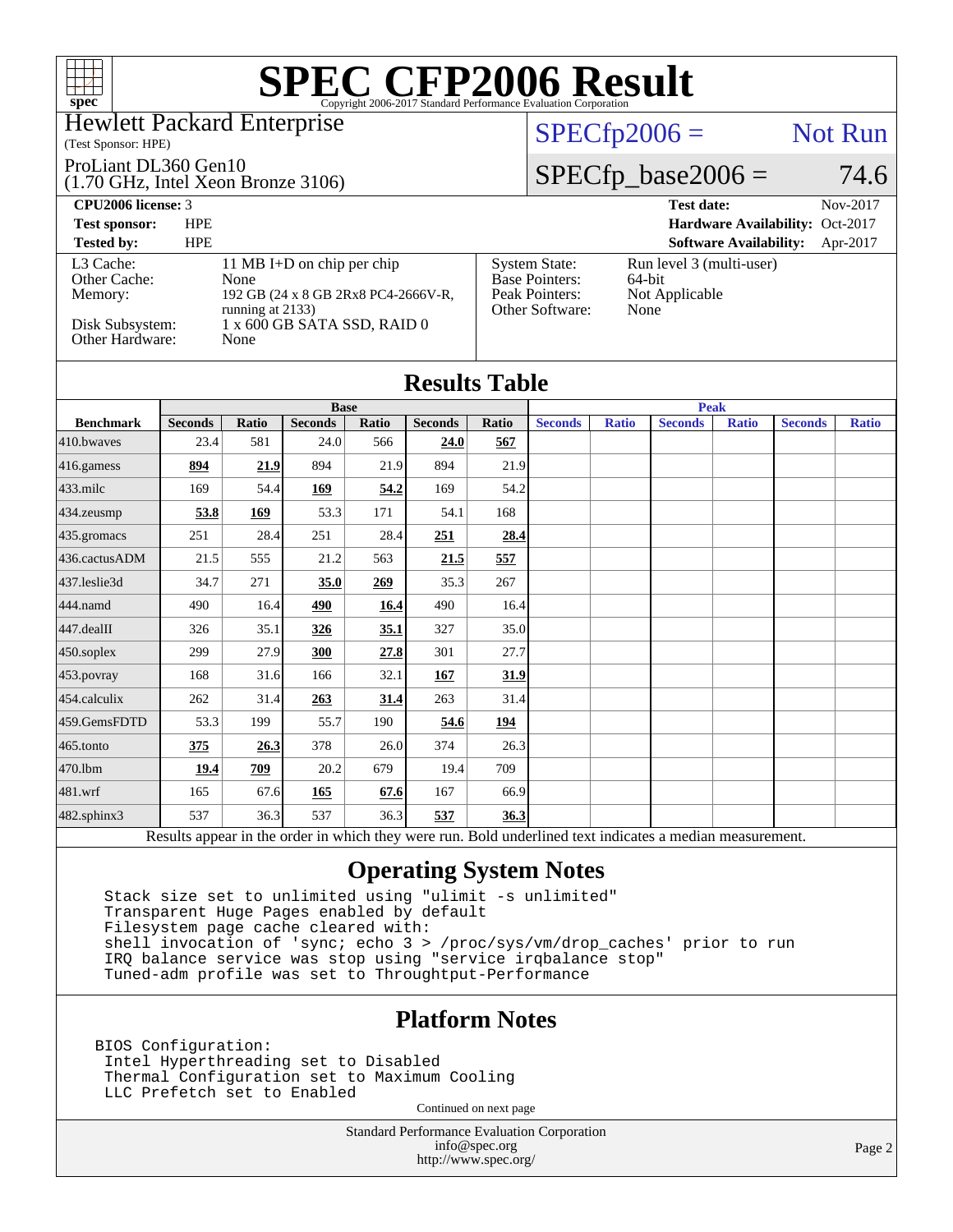

Hewlett Packard Enterprise

(Test Sponsor: HPE)

 $SPECfp2006 =$  Not Run

ProLiant DL360 Gen10

(1.70 GHz, Intel Xeon Bronze 3106)

 $SPECTp\_base2006 = 74.6$ 

**[CPU2006 license:](http://www.spec.org/auto/cpu2006/Docs/result-fields.html#CPU2006license)** 3 **[Test date:](http://www.spec.org/auto/cpu2006/Docs/result-fields.html#Testdate)** Nov-2017 **[Test sponsor:](http://www.spec.org/auto/cpu2006/Docs/result-fields.html#Testsponsor)** HPE **[Hardware Availability:](http://www.spec.org/auto/cpu2006/Docs/result-fields.html#HardwareAvailability)** Oct-2017 **[Tested by:](http://www.spec.org/auto/cpu2006/Docs/result-fields.html#Testedby)** HPE **[Software Availability:](http://www.spec.org/auto/cpu2006/Docs/result-fields.html#SoftwareAvailability)** Apr-2017

### **[Platform Notes \(Continued\)](http://www.spec.org/auto/cpu2006/Docs/result-fields.html#PlatformNotes)**

Standard Performance Evaluation Corporation LLC Dead Line Allocation set to Disabled Memory Patrol Scrubbing set to Disabled Workload Profile set to General Peak Frequency Compute Energy/Performance Bias set to Maximum Performance Workload Profile set to Custom NUMA Group Size Optimization set to Flat Sysinfo program /home/cpu2006/config/sysinfo.rev6993 Revision 6993 of 2015-11-06 (b5e8d4b4eb51ed28d7f98696cbe290c1) running on DL360G10 Tue Nov 14 09:22:49 2017 This section contains SUT (System Under Test) info as seen by some common utilities. To remove or add to this section, see: <http://www.spec.org/cpu2006/Docs/config.html#sysinfo> From /proc/cpuinfo model name : Intel(R) Xeon(R) Bronze 3106 CPU @ 1.70GHz 2 "physical id"s (chips) 16 "processors" cores, siblings (Caution: counting these is hw and system dependent. The following excerpts from /proc/cpuinfo might not be reliable. Use with caution.) cpu cores : 8 siblings : 8 physical 0: cores 0 1 2 3 4 5 6 7 physical 1: cores 0 1 2 3 4 5 6 7 cache size : 11264 KB From /proc/meminfo<br>MemTotal: 197752260 kB HugePages\_Total: 0 Hugepagesize: 2048 kB From /etc/\*release\* /etc/\*version\* os-release: NAME="Red Hat Enterprise Linux Server" VERSION="7.3 (Maipo)" ID="rhel" ID\_LIKE="fedora" VERSION\_ID="7.3" PRETTY NAME="Red Hat Enterprise Linux Server 7.3 (Maipo)" ANSI\_COLOR="0;31" CPE\_NAME="cpe:/o:redhat:enterprise\_linux:7.3:GA:server" redhat-release: Red Hat Enterprise Linux Server release 7.3 (Maipo) system-release: Red Hat Enterprise Linux Server release 7.3 (Maipo) system-release-cpe: cpe:/o:redhat:enterprise\_linux:7.3:ga:server uname -a: Linux DL360G10 3.10.0-514.el7.x86\_64 #1 SMP Wed Oct 19 11:24:13 EDT 2016 x86\_64 x86\_64 x86\_64 GNU/Linux run-level 3 Nov 14 03:30 Continued on next page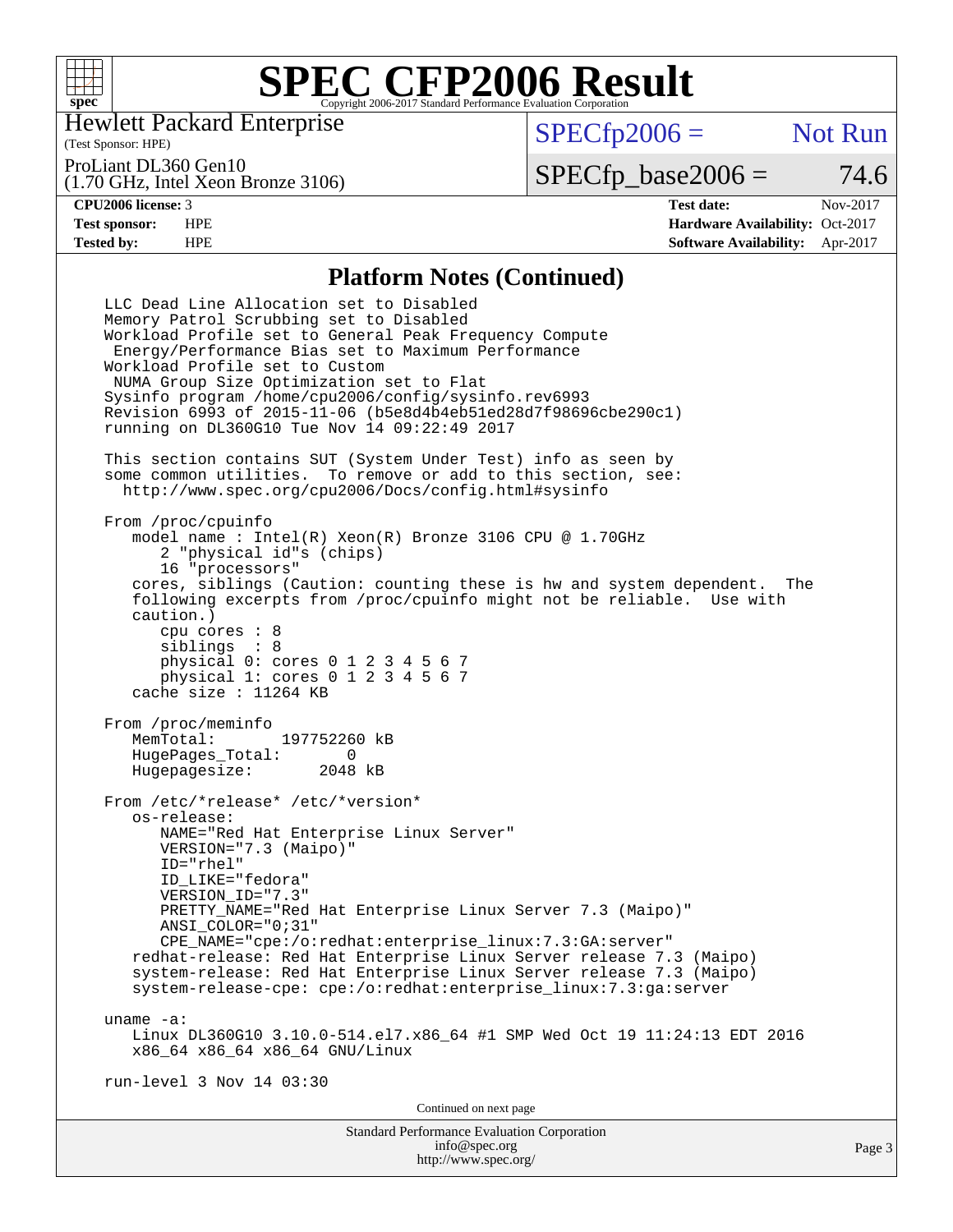

Hewlett Packard Enterprise

(Test Sponsor: HPE)

 $SPECTp2006 =$  Not Run

 $SPECfp\_base2006 = 74.6$ 

(1.70 GHz, Intel Xeon Bronze 3106) ProLiant DL360 Gen10

**[CPU2006 license:](http://www.spec.org/auto/cpu2006/Docs/result-fields.html#CPU2006license)** 3 **[Test date:](http://www.spec.org/auto/cpu2006/Docs/result-fields.html#Testdate)** Nov-2017 **[Test sponsor:](http://www.spec.org/auto/cpu2006/Docs/result-fields.html#Testsponsor)** HPE **[Hardware Availability:](http://www.spec.org/auto/cpu2006/Docs/result-fields.html#HardwareAvailability)** Oct-2017 **[Tested by:](http://www.spec.org/auto/cpu2006/Docs/result-fields.html#Testedby)** HPE **[Software Availability:](http://www.spec.org/auto/cpu2006/Docs/result-fields.html#SoftwareAvailability)** Apr-2017

### **[Platform Notes \(Continued\)](http://www.spec.org/auto/cpu2006/Docs/result-fields.html#PlatformNotes)**

 SPEC is set to: /home/cpu2006 Filesystem Type Size Used Avail Use% Mounted on /dev/mapper/rhel\_dl360g10-home xfs 504G 37G 467G 8% /home Additional information from dmidecode:

 Warning: Use caution when you interpret this section. The 'dmidecode' program reads system data which is "intended to allow hardware to be accurately determined", but the intent may not be met, as there are frequent changes to hardware, firmware, and the "DMTF SMBIOS" standard.

 BIOS HPE U32 09/29/2017 Memory: 24x UNKNOWN NOT AVAILABLE 8 GB 2 rank 2666 MHz, configured at 2133 MHz

(End of data from sysinfo program)

### **[General Notes](http://www.spec.org/auto/cpu2006/Docs/result-fields.html#GeneralNotes)**

Environment variables set by runspec before the start of the run: KMP AFFINITY = "granularity=core, compact" LD\_LIBRARY\_PATH = "/home/cpu2006/lib/ia32:/home/cpu2006/lib/intel64:/home/cpu2006/sh10.2" OMP NUM THREADS = "16"

 Binaries compiled on a system with 1x Intel Core i7-4790 CPU + 32GB RAM memory using Redhat Enterprise Linux 7.2

## **[Base Compiler Invocation](http://www.spec.org/auto/cpu2006/Docs/result-fields.html#BaseCompilerInvocation)**

[C benchmarks](http://www.spec.org/auto/cpu2006/Docs/result-fields.html#Cbenchmarks): [icc -m64](http://www.spec.org/cpu2006/results/res2017q4/cpu2006-20171127-50770.flags.html#user_CCbase_intel_icc_64bit_bda6cc9af1fdbb0edc3795bac97ada53)

[C++ benchmarks:](http://www.spec.org/auto/cpu2006/Docs/result-fields.html#CXXbenchmarks) [icpc -m64](http://www.spec.org/cpu2006/results/res2017q4/cpu2006-20171127-50770.flags.html#user_CXXbase_intel_icpc_64bit_fc66a5337ce925472a5c54ad6a0de310)

[Fortran benchmarks](http://www.spec.org/auto/cpu2006/Docs/result-fields.html#Fortranbenchmarks): [ifort -m64](http://www.spec.org/cpu2006/results/res2017q4/cpu2006-20171127-50770.flags.html#user_FCbase_intel_ifort_64bit_ee9d0fb25645d0210d97eb0527dcc06e)

[Benchmarks using both Fortran and C](http://www.spec.org/auto/cpu2006/Docs/result-fields.html#BenchmarksusingbothFortranandC): [icc -m64](http://www.spec.org/cpu2006/results/res2017q4/cpu2006-20171127-50770.flags.html#user_CC_FCbase_intel_icc_64bit_bda6cc9af1fdbb0edc3795bac97ada53) [ifort -m64](http://www.spec.org/cpu2006/results/res2017q4/cpu2006-20171127-50770.flags.html#user_CC_FCbase_intel_ifort_64bit_ee9d0fb25645d0210d97eb0527dcc06e)

## **[Base Portability Flags](http://www.spec.org/auto/cpu2006/Docs/result-fields.html#BasePortabilityFlags)**

 410.bwaves: [-DSPEC\\_CPU\\_LP64](http://www.spec.org/cpu2006/results/res2017q4/cpu2006-20171127-50770.flags.html#suite_basePORTABILITY410_bwaves_DSPEC_CPU_LP64) 416.gamess: [-DSPEC\\_CPU\\_LP64](http://www.spec.org/cpu2006/results/res2017q4/cpu2006-20171127-50770.flags.html#suite_basePORTABILITY416_gamess_DSPEC_CPU_LP64) 433.milc: [-DSPEC\\_CPU\\_LP64](http://www.spec.org/cpu2006/results/res2017q4/cpu2006-20171127-50770.flags.html#suite_basePORTABILITY433_milc_DSPEC_CPU_LP64) 434.zeusmp: [-DSPEC\\_CPU\\_LP64](http://www.spec.org/cpu2006/results/res2017q4/cpu2006-20171127-50770.flags.html#suite_basePORTABILITY434_zeusmp_DSPEC_CPU_LP64)

Continued on next page

Standard Performance Evaluation Corporation [info@spec.org](mailto:info@spec.org) <http://www.spec.org/>